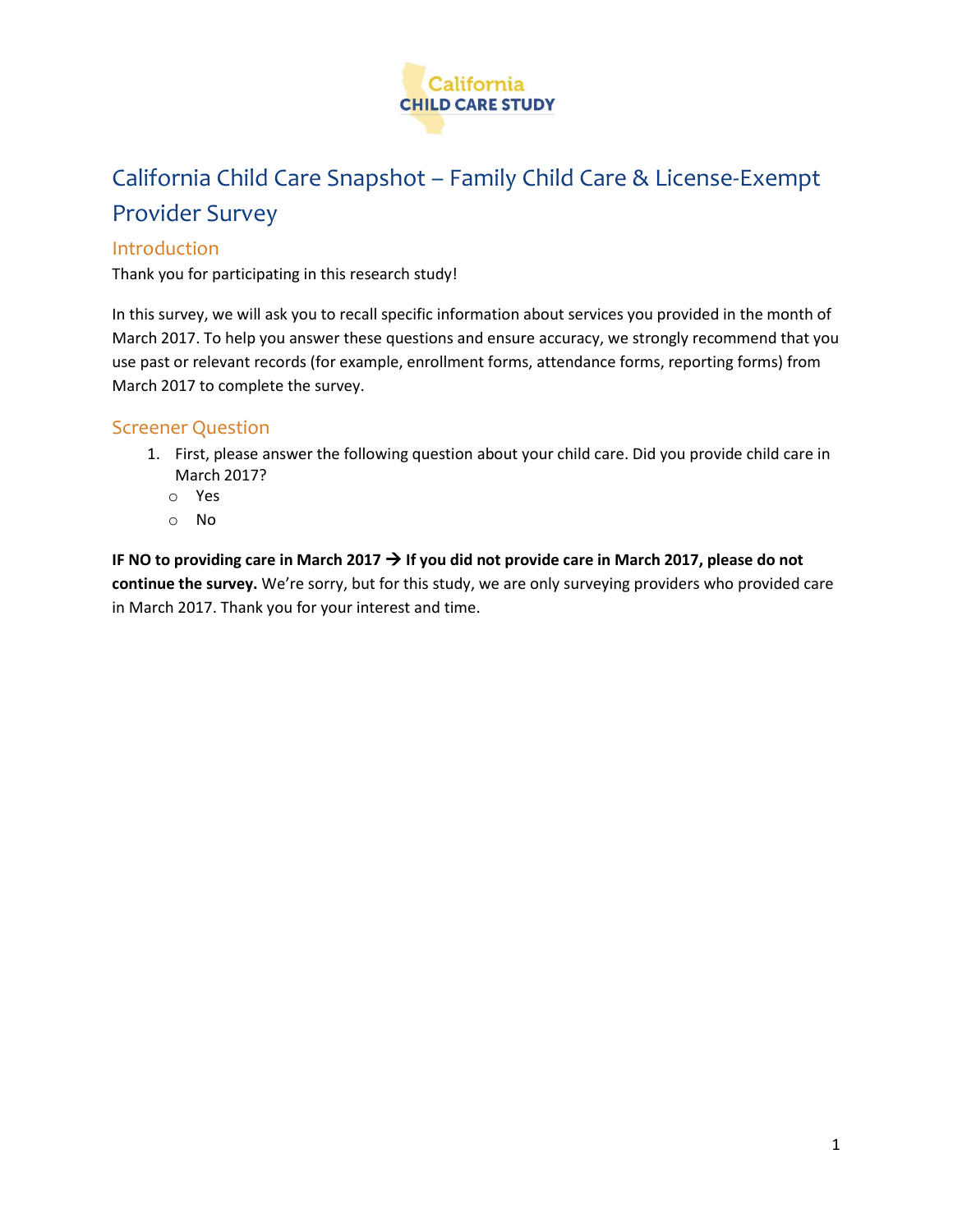# Section 1: Number of Children and Families

Next, we'd like to learn more about child care you provided in March 2017, including your enrollment and receipt of subsidies for children in the following age groups:

- 0-18 months
- 19-24 months
- 25-35 months
- 3-5 years old (not yet in transitional kindergarten or kindergarten)
- 5 years or older (in transitional kindergarten or higher)

The following questions ask about the number of the children in your care. Please answer them for your child care organization, program, home care, or business. Do not report only the number of children that you personally cared for.

- 2. Did you care for any **0-18-month-old children** in March 2017?
	- o Yes
	- $\circ$  No  $\rightarrow$  skip to 5
	- o Don't know **skip to 5**
	- o I prefer not to answer  $\rightarrow$  skip to 5
- 3. How many **0-18-month-old children** did you care for in March 2017?
	- o \_\_\_\_\_\_\_\_\_\_ (*Enter a number*)
	- o Don't know
	- o I prefer not to answer
- 4. How many **0-18-month-old children** received a subsidy (child care assistance) in March 2017?
	- o \_\_\_\_\_\_\_\_\_\_ (*Enter a number*)
	- o Don't know
	- o I prefer not to answer
- 5. Did you care for any **19-24-month-old children** in March 2017?
	- o Yes
	- $\circ$  No  $\rightarrow$  skip to 8
	- o Don't know  $\rightarrow$  skip to 8
	- o I prefer not to answer  $\rightarrow$  skip to 8
- 6. How many **19-24-month-old children** did you care for in March 2017?
	- o Don't know
	- o I prefer not to answer
- 7. How many **19-24-month-old children** received a subsidy (child care assistance) in March 2017?
	- o \_\_\_\_\_\_\_\_\_\_ (*Enter a number*)
	- o Don't know
	- o I prefer not to answer
- 8. Did you care for any **25-35-month-old children** in March 2017?
	- o Yes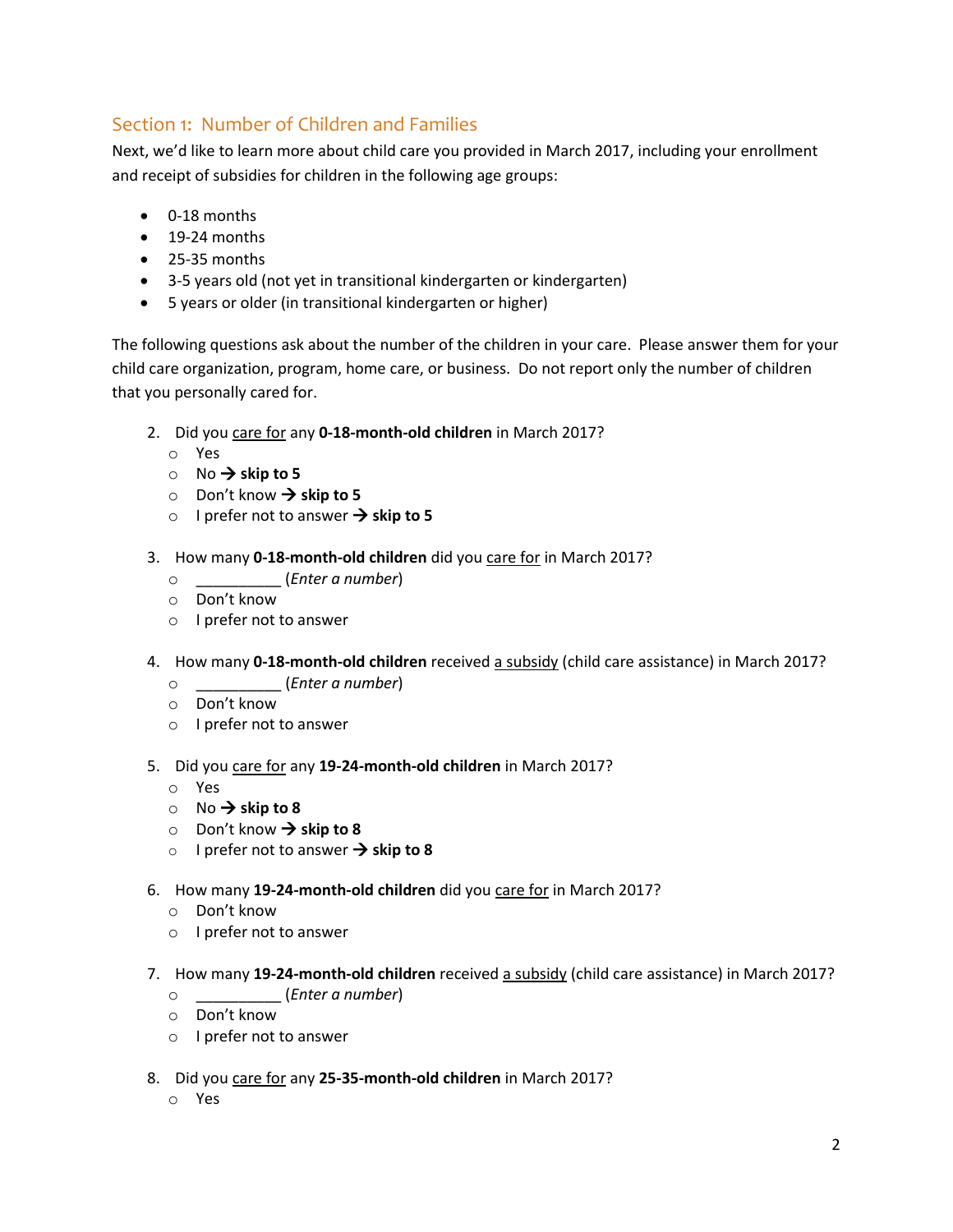- $\circ$  No  $\rightarrow$  skip to 11
- $\circ$  Don't know  $\rightarrow$  skip to 11
- o I prefer not to answer  $\rightarrow$  skip to 11
- 9. How many **25-35-month-old children** did you care for in March 2017?
	- o \_\_\_\_\_\_\_\_\_\_ (*Enter a number*)
	- o Don't know
	- o I prefer not to answer

#### 10. How many **25-35-month-old children** received a subsidy (child care assistance) in March 2017?

- o \_\_\_\_\_\_\_\_\_\_ (*Enter a number*)
- o Don't know
- o I prefer not to answer
- 11. Did you care for any **3-5-year-old children** (not yet in transitional kindergarten or kindergarten) in March 2017?
	- o Yes
	- $\circ$  No  $\rightarrow$  skip to 14
	- $\circ$  Don't know  $\rightarrow$  skip to 14
	- o I prefer not to answer  $\rightarrow$  skip to 14
- 12. How many **3-5-year-old children** (not yet in transitional kindergarten or kindergarten) did you care for in March 2017?
	- o \_\_\_\_\_\_\_\_\_\_ (*Enter a number*)
	- o Don't know
	- o I prefer not to answer
- 13. How many **3-5-year-old children** (not yet in transitional kindergarten or kindergarten) received a subsidy (child care assistance) in March 2017?
	- o \_\_\_\_\_\_\_\_\_\_ (*Enter a number*)
	- o Don't know
	- o I prefer not to answer
- 14. Did you care for any **children 5 years or older** (in transitional kindergarten or higher) in March 2017?
	- o Yes
	- $\circ$  No  $\rightarrow$  skip to 17
	- $\circ$  Don't know  $\rightarrow$  skip to 17
	- o I prefer not to answer  $\rightarrow$  skip to 17
- 15. How many **children 5 years or older** (in transitional kindergarten or higher) did you care for in March 2017?
	- o \_\_\_\_\_\_\_\_\_\_ (*Enter a number*)
	- o Don't know
	- o I prefer not to answer
- 16. How many **children 5 years or older** (in transitional kindergarten or higher) received a subsidy (child care assistance) in March 2017?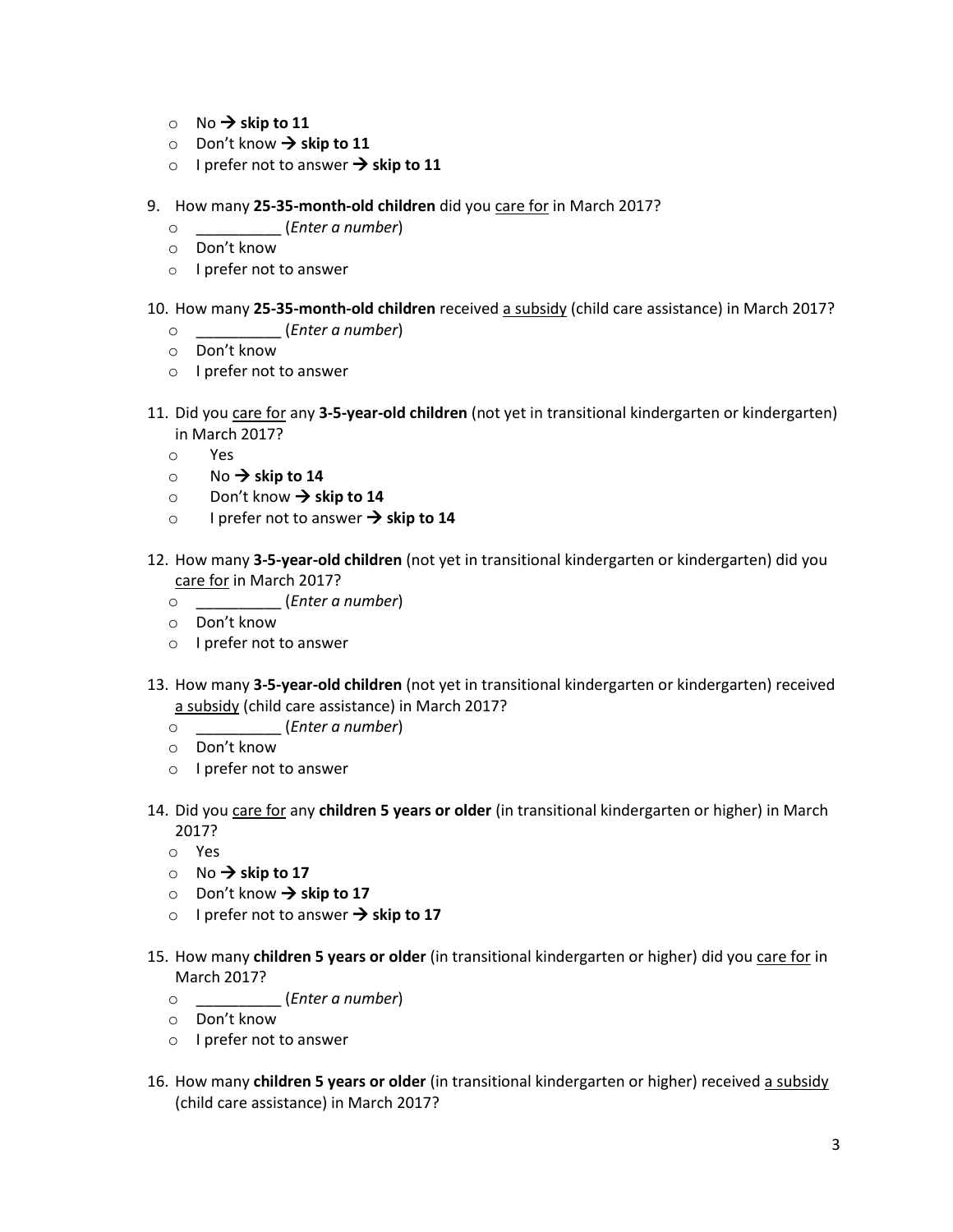- o \_\_\_\_\_\_\_\_\_\_ (*Enter a number*)
- o Don't know
- o I prefer not to answer

### Section 2: Other Adults and Hours of Care

17. How many different people helped you care for children on a typical day in March 2017?

- o Number of people: \_\_\_\_\_\_\_\_\_
- o Don't know
- o I prefer not to answer

18. Which days of the week did you care for children in March 2017? *Please select all that apply.*

- Monday
- D Tuesday
- Wednesday
- Thursday
- Friday
- □ Saturday
- Sunday
- $\Box$  Don't know
- $\Box$  I prefer not to answer

19. Did you start providing care for children at the same time each day in March 2017?

- o Yes
- $\circ$  No  $\rightarrow$  skip to 21
- o Don't know **skip to 21**
- o I prefer not to answer  $\rightarrow$  skip to 21

20. What time did you start caring for children each day in March 2017?

| <b>Start Time</b> |  |
|-------------------|--|
|                   |  |

21. Did you stop caring for children at the same time each day in March 2017?

- o Yes
- $\circ$  No  $\rightarrow$  skip to 23
- o Don't know **skip to 23**
- o I prefer not to answer **skip to 23**

22. What time did you stop caring for children each day in March 2017?

| <b>End Time</b> |
|-----------------|
|                 |

23. Did your care schedule change from week to week in March 2017?

- o Yes
- $\circ$  No  $\rightarrow$  skip to 25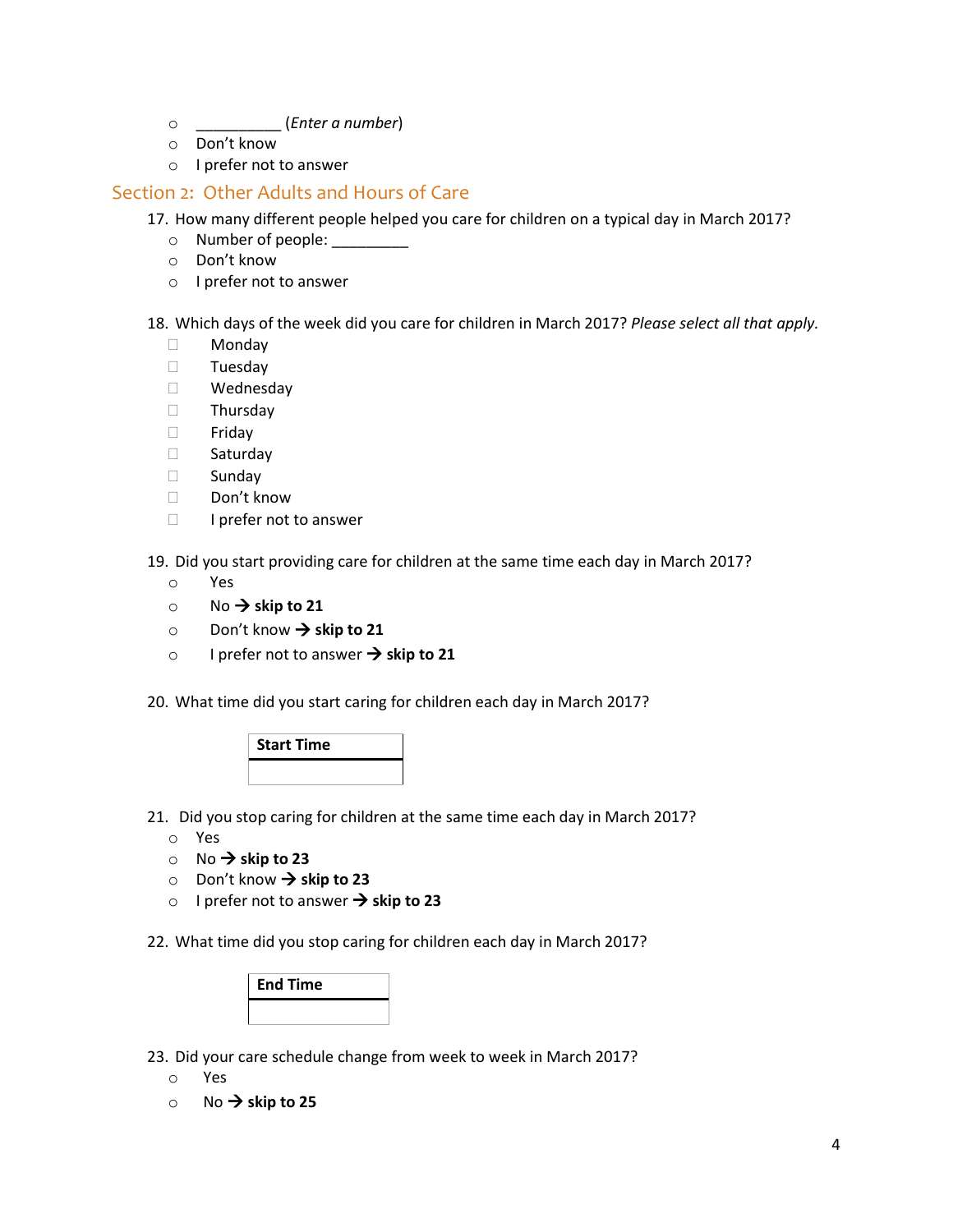- $\circ$  Don't know  $\rightarrow$  skip to 25
- o I prefer not to answer  $\rightarrow$  skip to 25

24. How many hours per week on average did you care for children in March 2017?

- o \_\_\_\_\_\_\_\_\_\_ (Enter a number)
- o Don't know
- o I prefer not to answer

#### **If 24 answered, all respondents skip to item 39.**

- 25. In March 2017, what time did you start providing care on **Mondays?** \_\_\_\_/Don't Know/I prefer not to answer
- 26. In March 2017, what time did you stop providing care on **Mondays**? \_\_\_\_ /Don't Know/I prefer not to answer
- 27. In March 2017, what time did you start providing care on **Tuesday**? \_\_\_\_ /Don't Know/I prefer not to answer
- 28. In March 2017, what time did you stop providing care on **Tuesday**? \_\_\_\_ /Don't Know/I prefer not to answer
- 29. In March 2017, what time did you start providing care on **Wednesdays**? \_\_\_\_ /Don't Know/I prefer not to answer
- 30. In March 2017, what time did you stop providing care on **Wednesdays**? \_\_\_\_ /Don't Know/I prefer not to answer
- 31. In March 2017, what time did you start providing care on **Thursdays**? \_\_\_\_ /Don't Know/I prefer not to answer
- 32. In March 2017, what time did you stop providing care on **Thursdays**? \_\_\_\_ /Don't Know/I prefer not to answer
- 33. In March 2017, what time did you start providing care on **Fridays**? \_\_\_\_ /Don't Know/I prefer not to answer
- 34. In March 2017, what time did you stop providing care on **Fridays**? \_\_\_\_ /Don't Know/I prefer not to answer
- 35. In March 2017, what time did you start providing care on **Saturdays**? \_\_\_\_ /Don't Know/I prefer not to answer
- 36. In March 2017, what time did you stop providing care **Saturdays**? \_\_\_\_ /Don't Know/I prefer not to answer
- 37. In March 2017, what time did you start providing care on **Sundays**? \_\_\_\_ /Don't Know/I prefer not to answer
- 38. In March 2017, what time did you stop providing care on **Sundays**? \_\_\_\_ /Don't Know/I prefer not to answer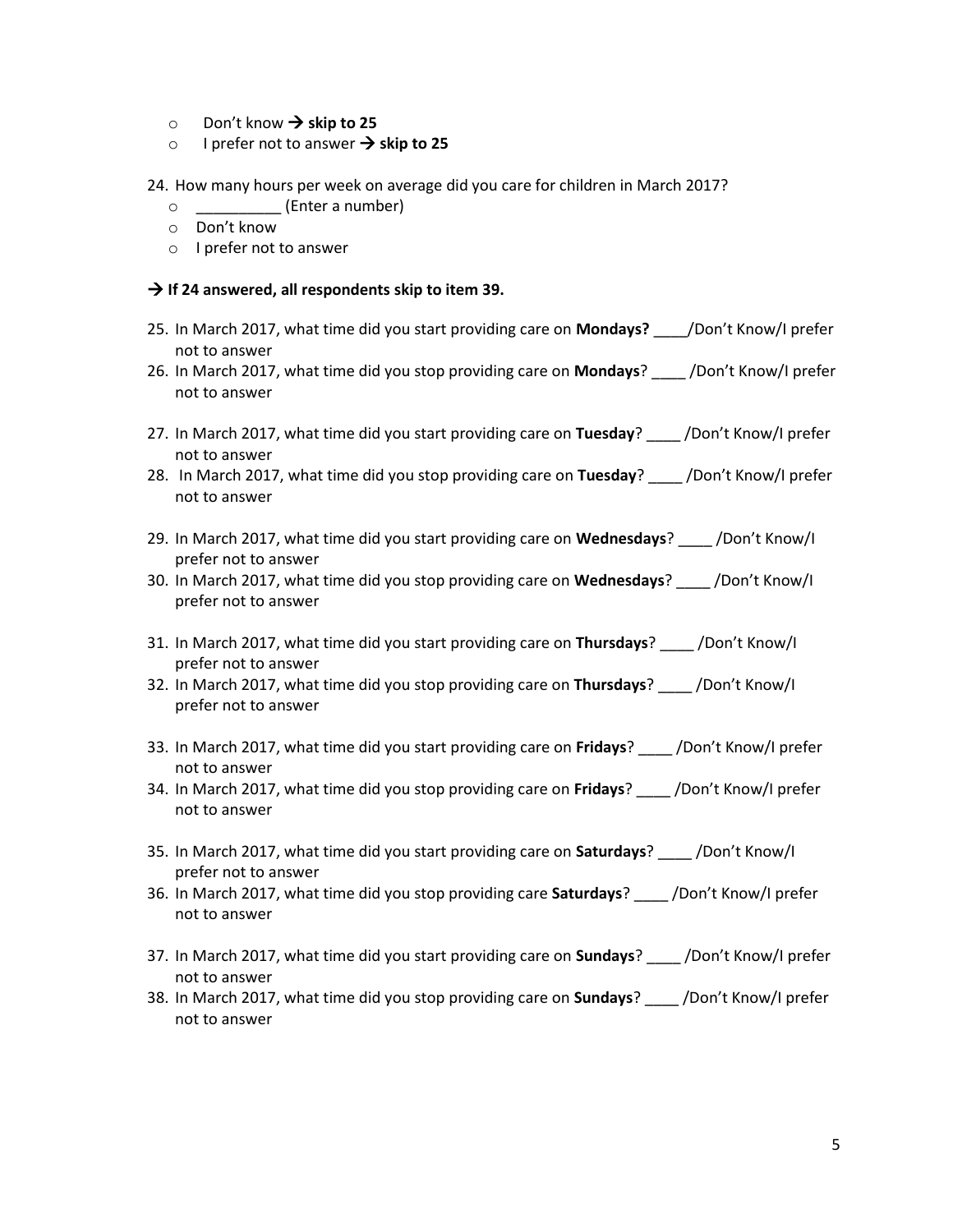# Section 3: Tracking Child Development

Now we have some questions about developmental screenings or any tests or observations you use to tell if a child is learning basic skills when he or she should, or if there are delays.

39. Do you assess the development or progress of the children in your care?

- o Yes
- $\circ$  No  $\rightarrow$  skip to 41
- $\circ$  Don't know  $\rightarrow$  skip to 41
- o I prefer not to answer  $\rightarrow$  skip to 41

40. Which assessment(s) or developmental screener(s) do you use? *Please check all that apply.*

- Ages and Stages Questionnaires
- Desired Results Developmental Profile (DRDP)
- □ Brigance Screens
- □ Battelle Developmental Inventory
- Early Screening Inventory-Preschool or Early Screening Inventory-Kindergarten
- Developmental Indicators for the Assessment of Learning (DIAL)
- Denver Developmental Screening Test

\_\_\_\_\_\_\_\_\_\_\_\_\_\_\_\_\_\_\_\_\_\_\_\_\_\_\_\_\_

- □ Learning Accomplishment Profile-Diagnostic (LAP-D)
- □ Parents' Evaluation of Developmental Status (PEDS)
- □ Mullen Scales of Early Learning
- Another assessment or developmental screener. Please specify:
- $\Box$  Use something other than an assessment or screener. Please specify:
- Don't know
- $\Box$  I prefer not to answer

### **If question 40 answered, all respondents skip to 43**

\_\_\_\_\_\_\_\_\_\_\_\_\_\_\_\_\_\_\_\_\_\_\_\_\_

41. Does an outside group assess the development or progress of the children in your care?

- o Yes
- $\circ$  No  $\rightarrow$  skip to 44
- $\circ$  Don't know  $\rightarrow$  skip to 44
- o I prefer not to answer  $\rightarrow$  skip to 44

42. Do you have access to the information they collect?

- o Yes
- $\circ$  No  $\rightarrow$  skip to 44
- $\circ$  Don't know  $\rightarrow$  skip to 44
- o I prefer not to answer  $\rightarrow$  skip to 44
- *43.* How do you use information from assessments or developmental screeners? *Please select all that apply.* 
	- $\Box$  To track developmental changes over time
	- $\Box$  To identify areas of developmental concern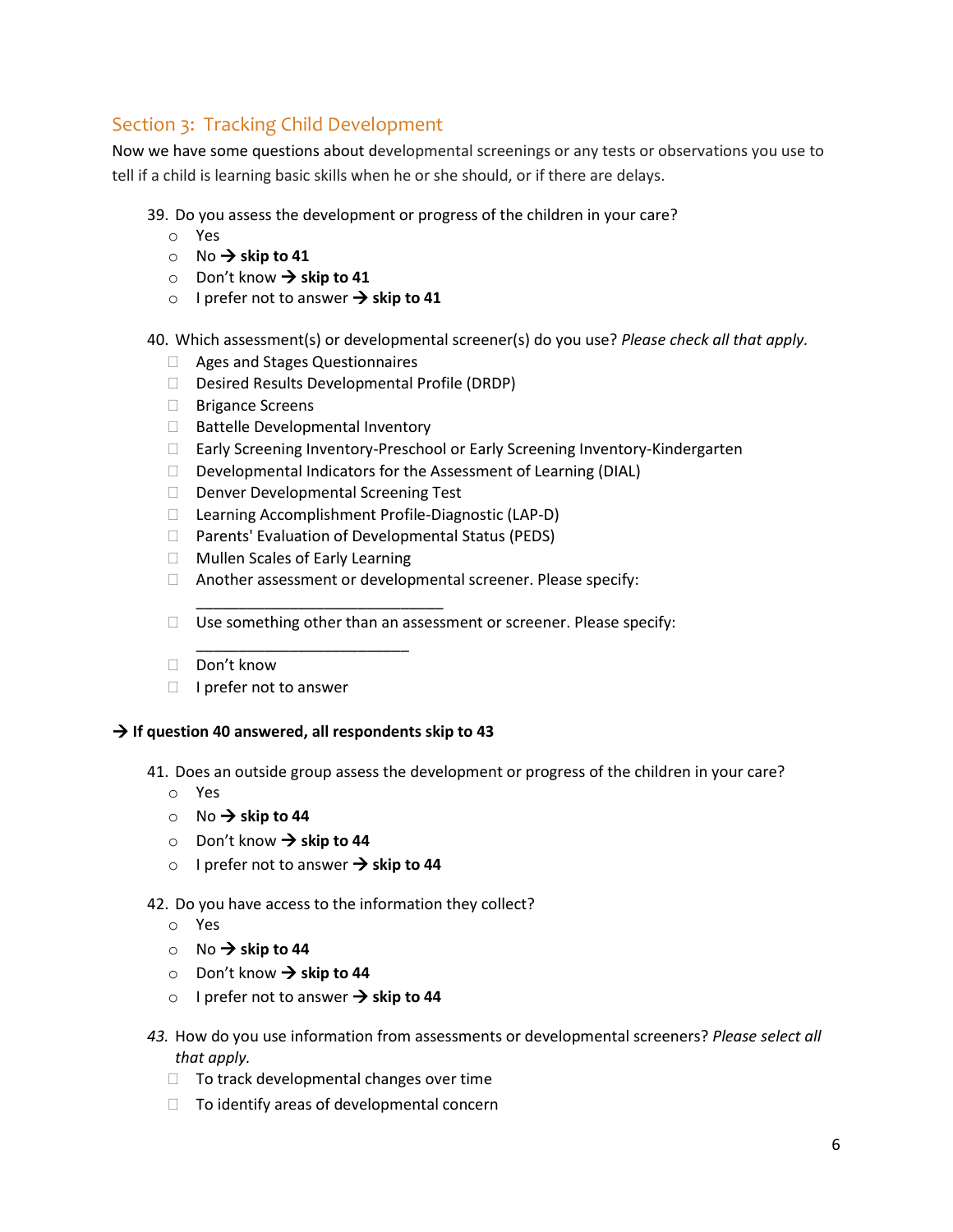- $\Box$  To inform the referral process
- $\Box$  To individualize learning goals and plans
- $\Box$  To inform parents about their child's development
- □ Other use. Please specify: \_\_\_\_\_
- We don't use the information
- Don't know
- $\Box$  I prefer not to answer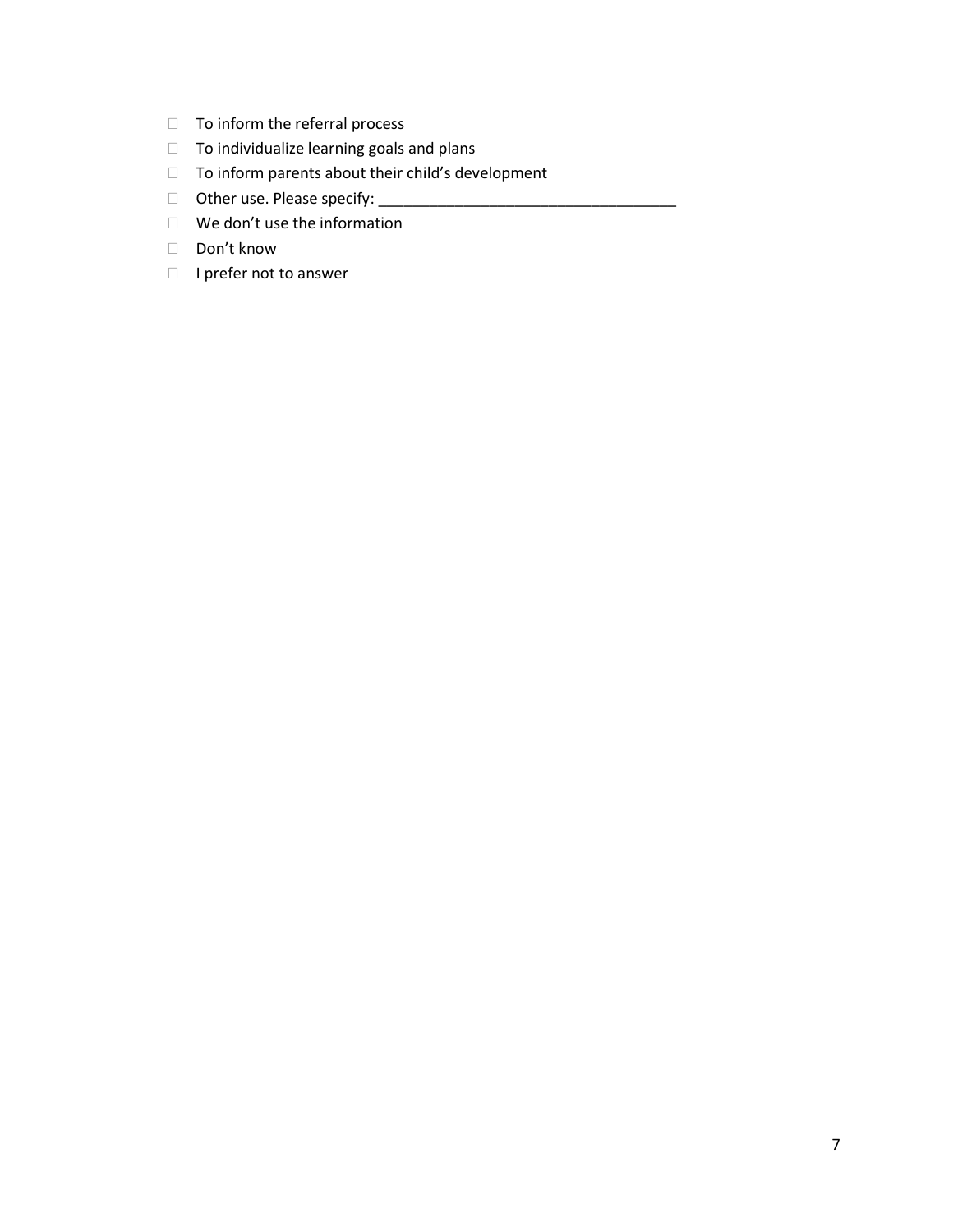# Section 4: You and Your Background

Finally, we have some questions about you, personally.

- 44. What is your gender?
	- o Male
	- o Female
	- o Non-binary/genderqueer/gender neutral
	- o Don't know
	- o I prefer not to answer
- 45. Do you speak any languages other than English at home?
	- o Yes
	- $\circ$  No  $\rightarrow$  skip to 47
	- o Don't know **skip to 47**
	- o I prefer not to answer  $\rightarrow$  skip to 47
- *46.* Which other language(s) do you speak at home? *Please select all that apply.*
	- Spanish
	- Arabic
	- □ Chinese, Cantonese
	- Chinese, Mandarin
	- □ Chinese, other than Cantonese or Mandarin
	- □ French
	- German
	- Japanese
	- Korean
	- Punjabi
	- Portuguese
	- Russian
	- Tagalog
	- Vietnamese
	- $\Box$  Other Language(s). Please specify:
- 47. What is your primary language?
	- o English
	- o Spanish
	- o Arabic
	- o Chinese, Cantonese
	- o Chinese, Mandarin
	- o Chinese, other than Cantonese or Mandarin
	- o French
	- o German
	- o Japanese
	- o Korean
	- o Punjabi
	- o Portuguese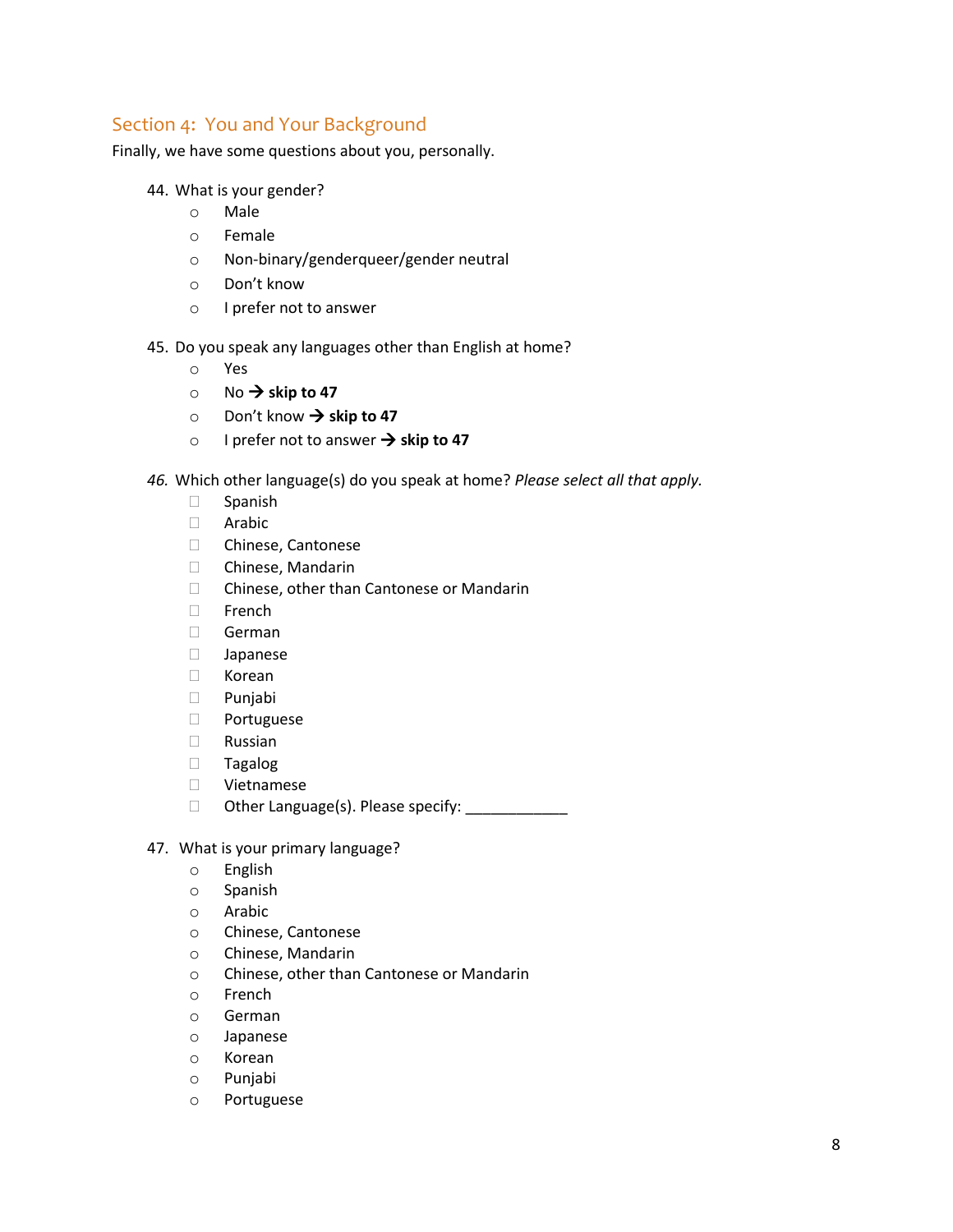- o Russian
- o Tagalog
- o Vietnamese
- o Other Language(s). Please specify: \_\_\_\_\_\_\_\_\_\_\_\_

*48.* Which language(s) do you speak when caring for children? *Please select all that apply.*

- English
- Spanish
- Arabic
- Chinese, Cantonese
- Chinese, Mandarin
- □ Chinese, other than Cantonese or Mandarin
- $\Box$  French
- German
- Japanese
- Korean
- Punjabi
- Portuguese
- Russian
- Tagalog
- Vietnamese
- □ Other Language(s). Please specify: \_\_\_\_\_\_\_\_\_\_\_\_
- 49. What is the highest level of education that you have ever completed in the United States?
	- 8th grade or less → skip to 51
	- o 9th-12th grade, no diploma  $\rightarrow$  skip to 51
	- $\circ$  GED or high school equivalency  $\rightarrow$  skip to 51
	- $\circ$  High school diploma  $\rightarrow$  skip to 51
	- o Some college credit but no degree
	- o Associate degree
	- o Bachelor's degree
	- o Graduate or professional degree
	- $\circ$  Not applicable, I have not completed any education in the United States  $\rightarrow$  skip to 51
	- o Don't know
	- o I prefer not to answer
- 50. What was your major for the highest degree or some college you completed? *Please select all that apply*.
	- □ Early childhood/child development
	- □ Early childhood education
	- □ Early childhood special education
	- $\Box$  Elementary education
	- $\Box$  Special education
	- □ Human growth and development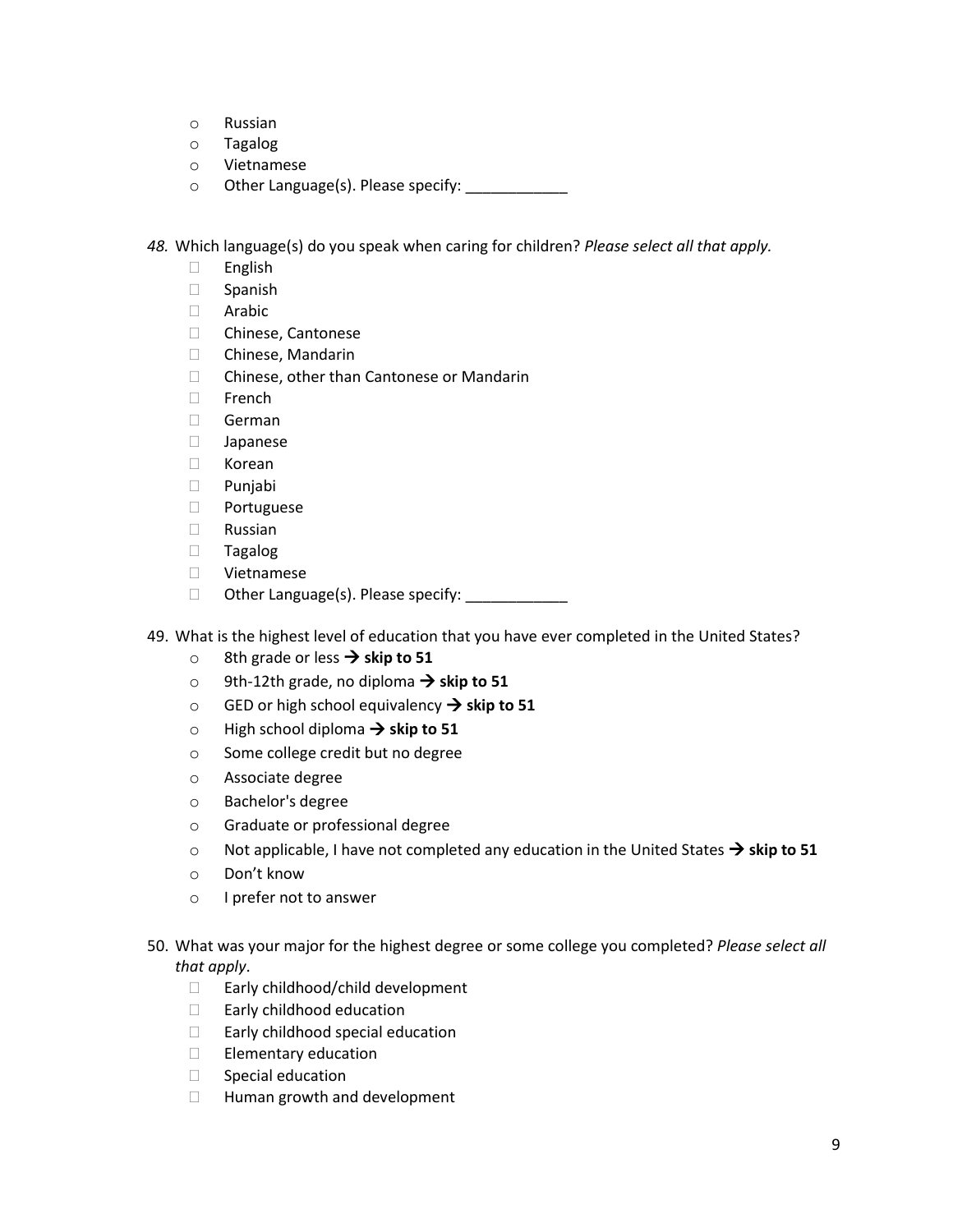- $\Box$  Clinical/counseling psychology
- □ Nursing or other health field
- □ Social work
- Other major(s). Please specify: \_\_\_\_\_\_\_\_\_\_\_\_\_\_\_\_\_
- □ Don't know
- $\Box$  I prefer not to answer
- 51. Have you completed education outside of the United States?
	- o Yes
	- $\circ$  No  $\rightarrow$  skip to 53
	- $\circ$  Don't know  $\rightarrow$  skip to 53
	- o I prefer not to answer  $\rightarrow$  skip to 53
- 52. What is the highest level of education that you have completed outside of the United States?
	- o 8th grade or less
	- o 9th-12th grade, no diploma
	- o GED or high school equivalency
	- o High school diploma
	- o Some college credit but no degree
	- o Associate degree
	- o Bachelor's degree
	- o Graduate or professional degree
	- o Don't know
	- o I prefer not to answer
- *53.* Do you have any of the following certificates? *Please select all that apply.*
	- California state teaching credential  $\rightarrow$  skip to 55
	- $\Box$  A teaching credential from another state  $\rightarrow$  skip to 55
	- □ Child Development Associate (CDA) Credential → skip to 55
	- $\Box$  California child development permit
	- $\Box$  At least 12 early childhood education or child development credits  $\rightarrow$  skip to 55
	- Other certificate. Please specify: \_\_\_\_\_\_\_\_\_\_\_\_\_\_\_\_\_\_\_\_\_\_ **skip to 55**
	- $\Box$  None of the above  $\rightarrow$  skip to 55
	- □ Don't know → skip to 55
	- □ I prefer not to answer  $\rightarrow$  skip to 55
- 54. What is the highest California child development permit you hold?
	- o Assistant
	- o Associate Teacher
	- o Teacher
	- o Master Teacher
	- o Site Supervisor
	- o Program Director
	- o Not applicable
	- o Don't know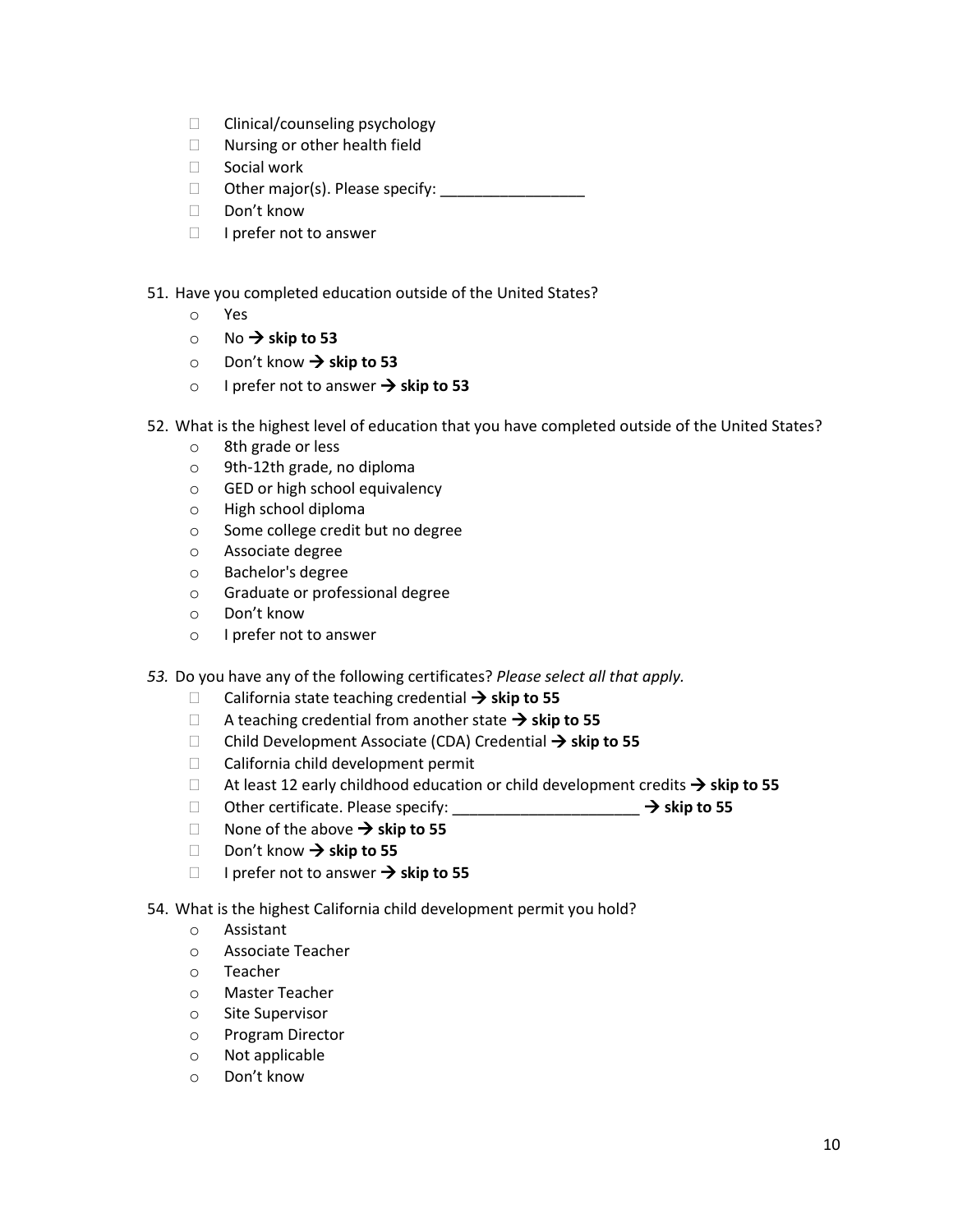- o I prefer not to answer
- 55. How many years have you been working with or taking care of children, other than your own?
	- o \_\_\_\_\_\_\_\_\_\_ year(s)
	- o Don't know
	- o I prefer not to answer
- 56. How many years have you been working with or taking care of children in your current capacity?
	- $\circ$  year(s)
	- o Don't know
	- o I prefer not to answer
- *57.* In the past 12 months, have you done any of the following to improve your skills or gain new skills in working with children? *Please select all that apply.*
	- □ Participated in any workshops
	- $\Box$  Participated in coaching, mentoring or ongoing consultation with a specialist
	- $\Box$  Made visits to classrooms in other programs
	- Attended a meeting of a professional organization like Zero-to-Three, NAEYC, or NAFCC
	- $\Box$  Enrolled in a course at a community college or four-year college or university relevant to your work with children under age 13
	- $\Box$  Other. Please specify: \_\_\_\_\_\_\_\_\_\_\_\_\_\_\_\_\_\_\_\_\_\_\_\_\_\_\_\_\_\_\_\_\_\_\_\_\_\_\_\_\_\_\_\_\_\_\_\_\_\_\_\_\_\_\_\_\_\_\_\_\_\_\_\_\_\_\_\_\_\_\_
	- $\Box$  None of the above
	- Don't know
	- $\Box$  I prefer not to answer
- 58. How many hours of early childhood professional development (e.g., classes, workshops, training) did you complete in the last 12 months?
	- $\circ$  hour(s)
	- o Don't know
	- o I prefer not to answer